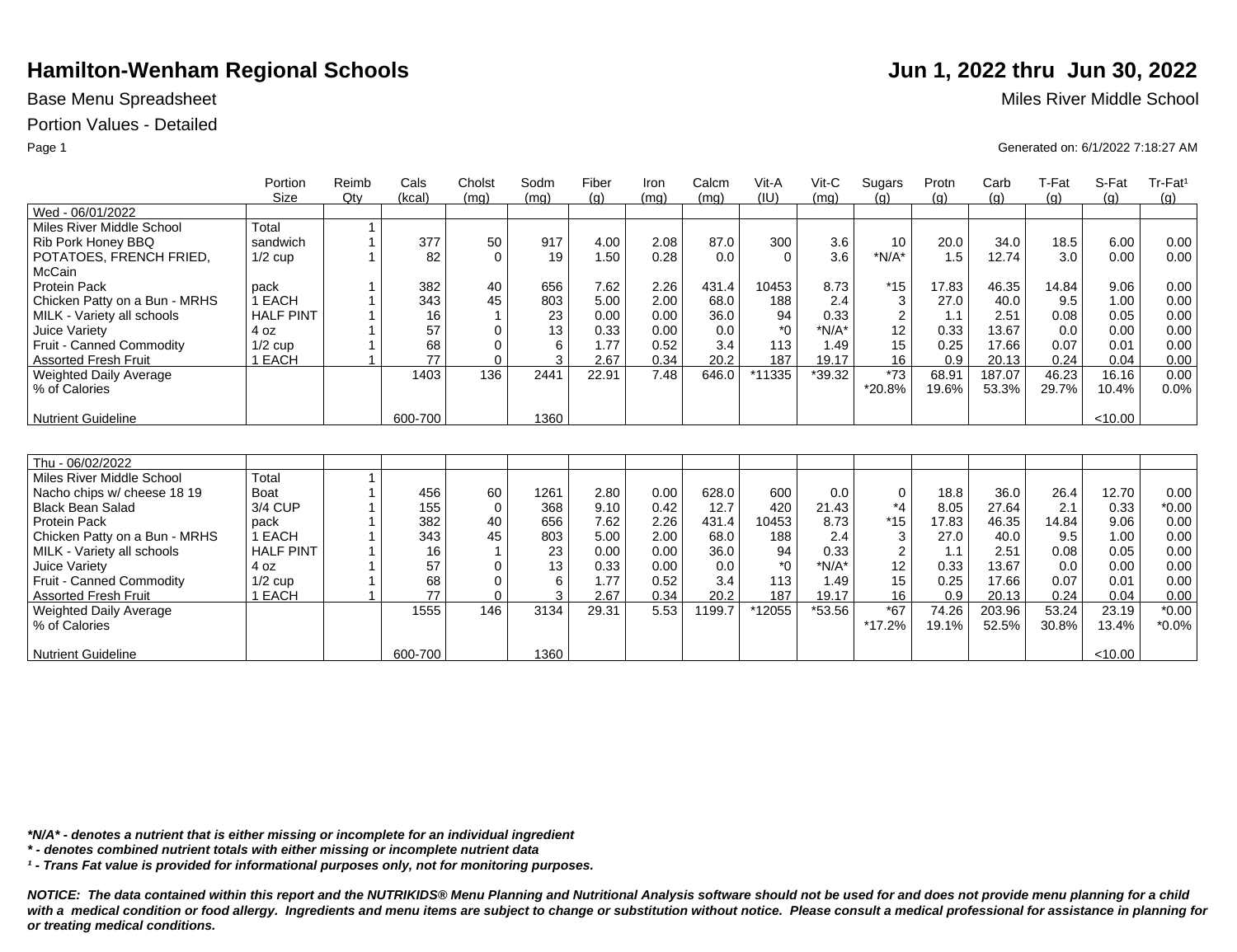## Portion Values - Detailed

|                               | Portion          | Reimb  | Cals    | Cholst      | Sodm | Fiber | Iron    | Calcm   | Vit-A        | Vit-C    | Sugars         | Protn | Carb   | T-Fat | S-Fat   | Tr-Fat <sup>1</sup> |
|-------------------------------|------------------|--------|---------|-------------|------|-------|---------|---------|--------------|----------|----------------|-------|--------|-------|---------|---------------------|
|                               | Size             | $Q$ ty | (kcal)  | (mq)        | (mq) | (q)   | (mq)    | (mq)    | (IU)         | (mq)     | (q)            | (q)   | (q)    | (g)   | (q)     | (g)                 |
| Fri - 06/03/2022              |                  |        |         |             |      |       |         |         |              |          |                |       |        |       |         |                     |
| Miles River Middle School     | Total            |        |         |             |      |       |         |         |              |          |                |       |        |       |         |                     |
| pizza - Dominos               | slice            |        | 300     | 45          | 790  | 4.00  | 1.80    | 350.0   | 750          | 6.0      | $*N/A*$        | 15.0  | 31.0   | 14.0  | 8.00    | 0.00                |
| pizza - Dominos - Pepperoni   | slice            |        | 310     | 45          | 790  | 4.00  | 1.80    | 300.0   | 750          | 6.0      | $*N/A*$        | 15.0  | 31.0   | 14.0  | 8.00    | 0.00                |
| Garden Salad                  | $1/2$ CUP        |        | 18      | $\mathbf 0$ | 24   | 1.36  | 0.56    | 25.6    | 4021         | 7.58     | $\overline{2}$ | 0.97  | 3.77   | 0.18  | 0.03    | 0.00                |
| <b>Protein Pack</b>           | pack             |        | 382     | 40          | 656  | 7.62  | 2.26    | 431.4   | 10453        | 8.73     | $*15$          | 17.83 | 46.35  | 14.84 | 9.06    | 0.00                |
| Chicken Patty on a Bun - MRHS | 1 EACH           |        | 343     | 45          | 803  | 5.00  | 2.00    | 68.0    | 188          | 2.4      | 3              | 27.0  | 40.0   | 9.5   | 1.00    | 0.00                |
| MILK - Variety all schools    | <b>HALF PINT</b> |        | 16      |             | 23   | 0.00  | 0.00    | 36.0    | 94           | 0.33     | $\overline{2}$ | 1.1   | 2.51   | 0.08  | 0.05    | 0.00                |
| <b>Juice Variety</b>          | 4 oz             |        | 57      | $\mathbf 0$ | 13   | 0.33  | 0.00    | 0.0     | $*$ $\Omega$ | $*N/A*$  | 12             | 0.33  | 13.67  | 0.0   | 0.00    | 0.00                |
| Fruit - Canned Commodity      | $1/2$ cup        |        | 68      | $\mathbf 0$ | 6    | 1.77  | 0.52    | 3.4     | 113          | 1.49     | 15             | 0.25  | 17.66  | 0.07  | 0.01    | 0.00                |
| <b>Assorted Fresh Fruit</b>   | 1 EACH           |        | 77      | $\Omega$    | 3    | 2.67  | 0.34    | 20.2    | 187          | 19.17    | 16             | 0.9   | 20.13  | 0.24  | 0.04    | 0.00                |
| <b>Weighted Daily Average</b> |                  |        | 1572    | 176         | 3109 | 26.77 | 9.28    | 1234.6  | *16556       | $*51.71$ | $*65$          | 78.38 | 206.09 | 52.91 | 26.19   | 0.00                |
| % of Calories                 |                  |        |         |             |      |       |         |         |              |          | *16.6%         | 20.0% | 52.5%  | 30.3% | 15.0%   | 0.0%                |
|                               |                  |        |         |             |      |       |         |         |              |          |                |       |        |       |         |                     |
| <b>Nutrient Guideline</b>     |                  |        | 600-700 |             | 1360 |       |         |         |              |          |                |       |        |       | < 10.00 |                     |
|                               |                  |        |         |             |      |       |         |         |              |          |                |       |        |       |         |                     |
|                               |                  |        |         |             |      |       |         |         |              |          |                |       |        |       |         |                     |
| Mon - 06/06/2022              |                  |        |         |             |      |       |         |         |              |          |                |       |        |       |         |                     |
| Miles River Middle School     | Total            |        |         |             |      |       |         |         |              |          |                |       |        |       |         |                     |
| Mini Corndog Bites (MS/HS)    | 6                |        | 170     | 30          | 370  | 1.00  | $*N/A*$ | $*N/A*$ | $*N/A*$      | $*N/A*$  | 4              | 7.0   | 18.0   | 7.0   | 1.50    | 0.00                |
| <b>Pickled Beets</b>          | 4 slices         |        | 15      | $\mathbf 0$ | 60   | 0.00  | $*N/A*$ | $*N/A*$ | $*N/A*$      | $*N/A*$  | 4              | 0.0   | 4.0    | 0.0   | 0.00    | 0.00                |
| Protein Pack                  | pack             |        | 382     | 40          | 656  | 7.62  | 2.26    | 431.4   | 10453        | 8.73     | $*15$          | 17.83 | 46.35  | 14.84 | 9.06    | 0.00                |
| Chicken Patty on a Bun - MRHS | 1 EACH           |        | 343     | 45          | 803  | 5.00  | 2.00    | 68.0    | 188          | 2.4      | 3              | 27.0  | 40.0   | 9.5   | 1.00    | 0.00                |
| MILK - Variety all schools    | <b>HALF PINT</b> |        | 16      |             | 23   | 0.00  | 0.00    | 36.0    | 94           | 0.33     | $\overline{2}$ | 1.1   | 2.51   | 0.08  | 0.05    | 0.00                |
| <b>Juice Variety</b>          | 4 oz             |        | 57      | $\mathbf 0$ | 13   | 0.33  | 0.00    | 0.0     | $*$ 0        | $*N/A*$  | 12             | 0.33  | 13.67  | 0.0   | 0.00    | 0.00                |
| Fruit - Canned Commodity      | $1/2$ cup        |        | 68      | $\mathbf 0$ | 6    | 1.77  | 0.52    | 3.4     | 113          | 1.49     | 15             | 0.25  | 17.66  | 0.07  | 0.01    | 0.00                |
| <b>Assorted Fresh Fruit</b>   | 1 EACH           |        | 77      | $\mathbf 0$ | 3    | 2.67  | 0.34    | 20.2    | 187          | 19.17    | 16             | 0.9   | 20.13  | 0.24  | 0.04    | 0.00                |
| <b>Weighted Daily Average</b> |                  |        | 1129    | 116         | 1935 | 18.41 | $*5.12$ | *559.0  | *11035       | $*32.13$ | $*71$          | 54.41 | 162.32 | 31.74 | 11.66   | 0.00                |
| % of Calories                 |                  |        |         |             |      |       |         |         |              |          | *25.2%         | 19.3% | 57.5%  | 25.3% | 9.3%    | 0.0%                |
|                               |                  |        |         |             |      |       |         |         |              |          |                |       |        |       |         |                     |
| <b>Nutrient Guideline</b>     |                  |        | 600-700 |             | 1360 |       |         |         |              |          |                |       |        |       | < 10.00 |                     |

*\*N/A\* - denotes a nutrient that is either missing or incomplete for an individual ingredient*

*\* - denotes combined nutrient totals with either missing or incomplete nutrient data*

*¹ - Trans Fat value is provided for informational purposes only, not for monitoring purposes.*

*NOTICE: The data contained within this report and the NUTRIKIDS® Menu Planning and Nutritional Analysis software should not be used for and does not provide menu planning for a child*  with a medical condition or food allergy. Ingredients and menu items are subject to change or substitution without notice. Please consult a medical professional for assistance in planning for *or treating medical conditions.*

Base Menu Spreadsheet **Miles River Middle School** 

Page 2 Generated on: 6/1/2022 7:18:27 AM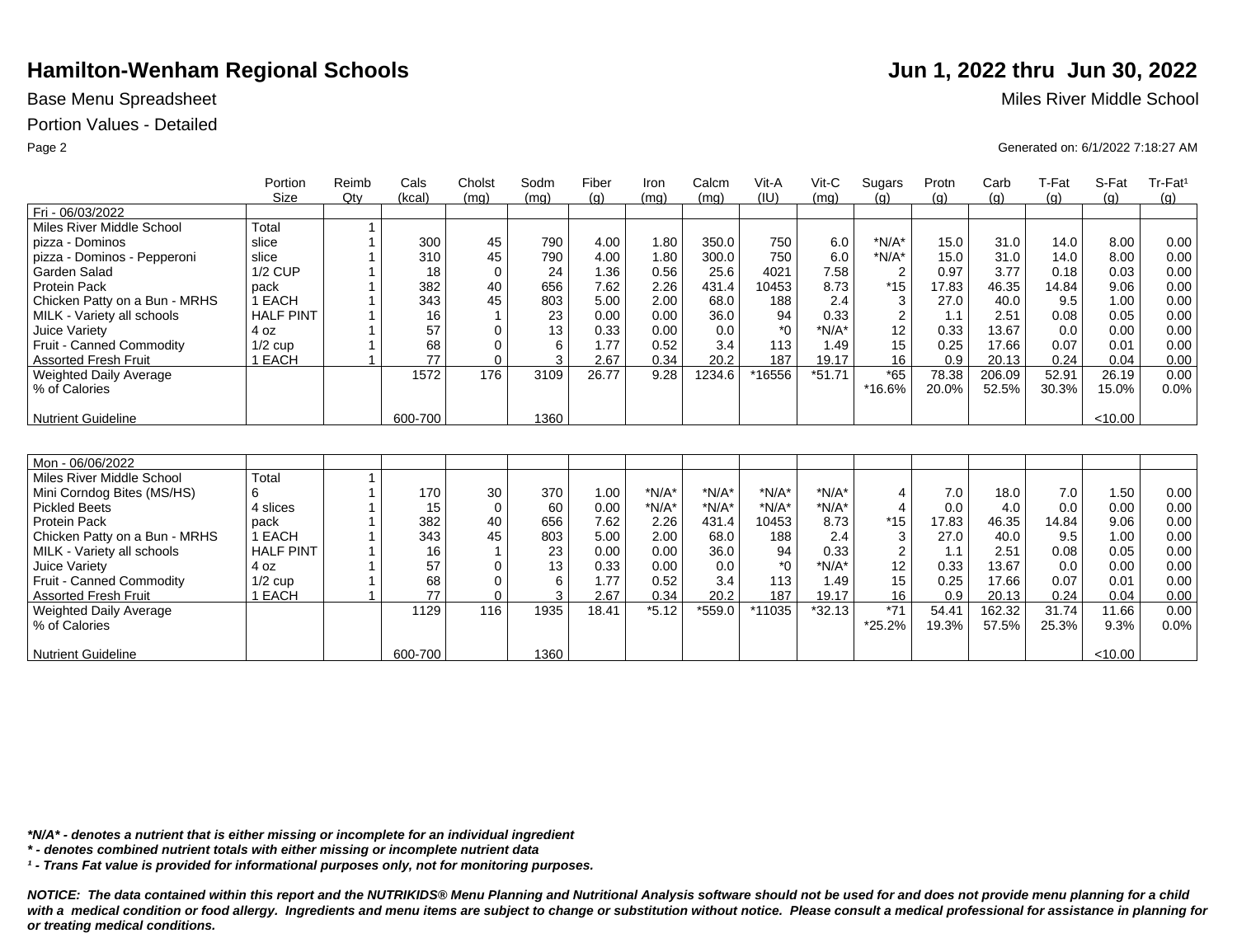## Portion Values - Detailed

|                               | Portion          | Reimb | Cals    | Cholst      | Sodm | Fiber | Iron    | Calcm   | Vit-A            | Vit-C    | Sugars         | Protn | Carb   | T-Fat | S-Fat   | Tr-Fat <sup>1</sup> |
|-------------------------------|------------------|-------|---------|-------------|------|-------|---------|---------|------------------|----------|----------------|-------|--------|-------|---------|---------------------|
|                               | Size             | Qtv   | (kcal)  | (ma)        | (mq) | (q)   | (mq)    | (mq)    | (IU)             | (mq)     | (q)            | (q)   | (g)    | (g)   | (g)     | (q)                 |
| Tue - 06/07/2022              |                  |       |         |             |      |       |         |         |                  |          |                |       |        |       |         |                     |
| Miles River Middle School     | Total            |       |         |             |      |       |         |         |                  |          |                |       |        |       |         |                     |
| Mini Confetti Pancakes        | pouch            |       | 210     | 10          | 210  | 4.00  | $*N/A*$ | $*N/A*$ | $*N/A*$          | $*N/A*$  | 11             | 4.0   | 36.0   | 7.0   | 1.00    | 0.00                |
| Sausage Links                 | 2 each           |       | 204     | 75          | 414  | 0.00  | 0.88    | 7.1     | 41               | 0.0      | $*N/A*$        | 15.13 | 0.0    | 15.5  | 8.53    | $*N/A*$             |
| Hash Brown Patty              | piece            |       | 120     | $\mathbf 0$ | 180  | 1.00  | $*N/A*$ | $*N/A*$ | $*N/A*$          | $*N/A*$  | $\mathbf 0$    | 1.0   | 15.0   | 6.0   | 0.00    | 0.00                |
| <b>Protein Pack</b>           | pack             |       | 382     | 40          | 656  | 7.62  | 2.26    | 431.4   | 10453            | 8.73     | $*15$          | 17.83 | 46.35  | 14.84 | 9.06    | 0.00                |
| Chicken Patty on a Bun - MRHS | 1 EACH           |       | 343     | 45          | 803  | 5.00  | 2.00    | 68.0    | 188              | 2.4      | 3              | 27.0  | 40.0   | 9.5   | 1.00    | 0.00                |
| MILK - Variety all schools    | <b>HALF PINT</b> |       | 16      |             | 23   | 0.00  | 0.00    | 36.0    | 94               | 0.33     | $\overline{2}$ | 1.1   | 2.51   | 0.08  | 0.05    | 0.00                |
| Juice Variety                 | 4 oz             |       | 57      | $\mathbf 0$ | 13   | 0.33  | 0.00    | 0.0     | $*_{0}$          | $*N/A*$  | 12             | 0.33  | 13.67  | 0.0   | 0.00    | 0.00                |
| Fruit - Canned Commodity      | $1/2$ cup        |       | 68      | 0           | 6    | 1.77  | 0.52    | 3.4     | 113              | 1.49     | 15             | 0.25  | 17.66  | 0.07  | 0.01    | 0.00                |
| <b>Assorted Fresh Fruit</b>   | 1 EACH           |       | 77      | $\Omega$    | 3    | 2.67  | 0.34    | 20.2    | 187              | 19.17    | 16             | 0.9   | 20.13  | 0.24  | 0.04    | 0.00                |
| <b>Weighted Daily Average</b> |                  |       | 1478    | 171         | 2309 | 22.41 | $*6.00$ | *566.1  | *11076           | $*32.13$ | $*74$          | 67.53 | 191.32 | 53.24 | 19.69   | $*0.00$             |
| % of Calories                 |                  |       |         |             |      |       |         |         |                  |          | *20.1%         | 18.3% | 51.8%  | 32.4% | 12.0%   | $*0.0\%$            |
|                               |                  |       |         |             |      |       |         |         |                  |          |                |       |        |       |         |                     |
| Nutrient Guideline            |                  |       | 600-700 |             | 1360 |       |         |         |                  |          |                |       |        |       | < 10.00 |                     |
|                               |                  |       |         |             |      |       |         |         |                  |          |                |       |        |       |         |                     |
|                               |                  |       |         |             |      |       |         |         |                  |          |                |       |        |       |         |                     |
| Wed - 06/08/2022              |                  |       |         |             |      |       |         |         |                  |          |                |       |        |       |         |                     |
| Miles River Middle School     | Total            |       |         |             |      |       |         |         |                  |          |                |       |        |       |         |                     |
| <b>Chicken Tenders</b>        | 3 each           |       | 85      | 20          | 107  | 1.00  | 0.33    | 5.0     | 20               | 0.0      | $*N/A*$        | 5.67  | 5.0    | 4.67  | 1.00    | 0.00                |
| Edamame, shelled 31565        | $1/2$ cup        |       | 160     | $\mathbf 0$ | 20   | 5.33  | 3.60    | 200.0   | $\Omega$         | 32.0     | $*N/A*$        | 14.67 | 12.0   | 8.0   | 0.67    | 0.00                |
| <b>Protein Pack</b>           | pack             |       | 382     | 40          | 656  | 7.62  | 2.26    | 431.4   | 10453            | 8.73     | $*15$          | 17.83 | 46.35  | 14.84 | 9.06    | 0.00                |
| Chicken Patty on a Bun - MRHS | 1 EACH           |       | 343     | 45          | 803  | 5.00  | 2.00    | 68.0    | 188              | 2.4      | 3              | 27.0  | 40.0   | 9.5   | 1.00    | 0.00                |
| MILK - Variety all schools    | <b>HALF PINT</b> |       | 16      |             | 23   | 0.00  | 0.00    | 36.0    | 94               | 0.33     | $\overline{2}$ | 1.1   | 2.51   | 0.08  | 0.05    | 0.00                |
| Juice Varietv                 | 4 oz             |       | 57      | $\Omega$    | 13   | 0.33  | 0.00    | 0.0     | $*$ <sup>0</sup> | $*N/A*$  | 12             | 0.33  | 13.67  | 0.0   | 0.00    | 0.00                |
| Fruit - Canned Commodity      | $1/2$ cup        |       | 68      | 0           | 6    | 1.77  | 0.52    | 3.4     | 113              | 1.49     | 15             | 0.25  | 17.66  | 0.07  | 0.01    | 0.00                |
| <b>Assorted Fresh Fruit</b>   | 1 EACH           |       | 77      | $\Omega$    | 3    | 2.67  | 0.34    | 20.2    | 187              | 19.17    | 16             | 0.9   | 20.13  | 0.24  | 0.04    | 0.00                |
| <b>Weighted Daily Average</b> |                  |       | 1188    | 106         | 1632 | 23.74 | 9.05    | 764.0   | *11056           | $*64.13$ | $*63$          | 67.74 | 157.32 | 37.40 | 11.83   | 0.00                |
| % of Calories                 |                  |       |         |             |      |       |         |         |                  |          | *21.3%         | 22.8% | 52.9%  | 28.3% | 9.0%    | 0.0%                |
|                               |                  |       |         |             |      |       |         |         |                  |          |                |       |        |       |         |                     |
| <b>Nutrient Guideline</b>     |                  |       | 600-700 |             | 1360 |       |         |         |                  |          |                |       |        |       | < 10.00 |                     |

*\*N/A\* - denotes a nutrient that is either missing or incomplete for an individual ingredient*

*\* - denotes combined nutrient totals with either missing or incomplete nutrient data*

*¹ - Trans Fat value is provided for informational purposes only, not for monitoring purposes.*

*NOTICE: The data contained within this report and the NUTRIKIDS® Menu Planning and Nutritional Analysis software should not be used for and does not provide menu planning for a child*  with a medical condition or food allergy. Ingredients and menu items are subject to change or substitution without notice. Please consult a medical professional for assistance in planning for *or treating medical conditions.*

Base Menu Spreadsheet **Miles River Middle School** 

Page 3 Generated on: 6/1/2022 7:18:27 AM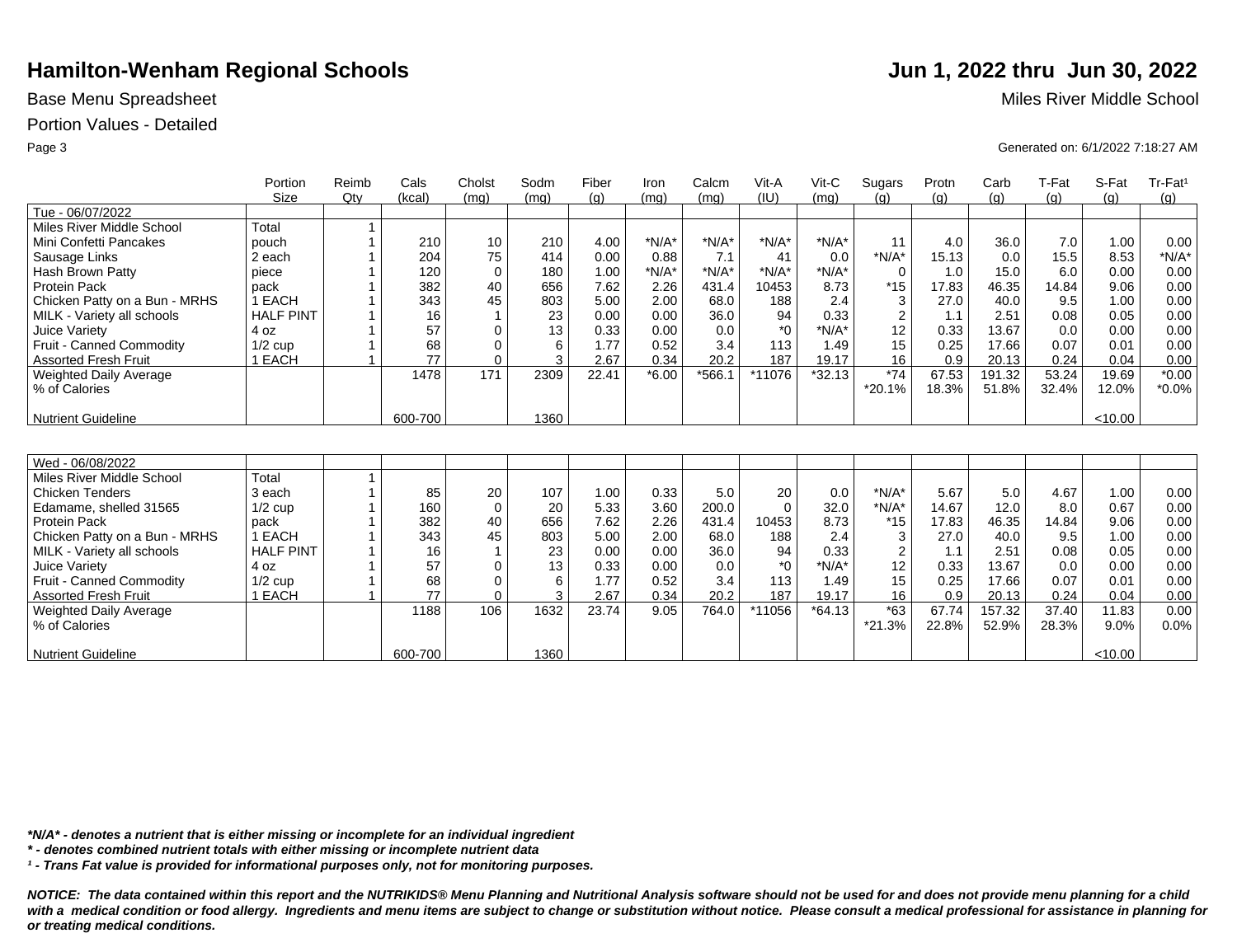## Portion Values - Detailed

|                               | Portion           | Reimb | Cals    | Cholst      | Sodm | Fiber | Iron  | Calcm  | Vit-A   | Vit-C    | Sugars         | Protn | Carb   | T-Fat | S-Fat   | Tr-Fat <sup>1</sup> |
|-------------------------------|-------------------|-------|---------|-------------|------|-------|-------|--------|---------|----------|----------------|-------|--------|-------|---------|---------------------|
|                               | <b>Size</b>       | Qty   | (kcal)  | (mq)        | (mq) | (q)   | (mq)  | (mq)   | (IU)    | (mq)     | (q)            | (q)   | (g)    | (q)   | (a)     | (g)                 |
| Thu - 06/09/2022              |                   |       |         |             |      |       |       |        |         |          |                |       |        |       |         |                     |
| Miles River Middle School     | Total             |       |         |             |      |       |       |        |         |          |                |       |        |       |         |                     |
| Hamburger on a Bun            | sandwich          |       | 279     | 54          | 279  | 3.00  | 2.93  | 62.0   | 0       | 2.4      | *2             | 22.29 | 24.0   | 11.17 | 3.66    | 0.68                |
| Hamburger on a Bun w cheese   | sandwich          |       | 332     | 67          | 426  | 3.00  | 3.02  | 208.5  | 158     | 2.4      | $*2$           | 25.09 | 24.65  | 15.47 | 6.16    | 0.68                |
| Veggie Sticks                 | $.5 \text{ cup}$  |       | 14      | $\mathbf 0$ | 32   | 1.12  | 0.17  | 19.4   | 3653    | 2.77     | $\overline{2}$ | 0.5   | 3.24   | 0.13  | 0.04    | 0.00                |
| <b>Protein Pack</b>           | pack              |       | 382     | 40          | 656  | 7.62  | 2.26  | 431.4  | 10453   | 8.73     | $*15$          | 17.83 | 46.35  | 14.84 | 9.06    | 0.00                |
| Chicken Patty on a Bun - MRHS | 1 EACH            |       | 343     | 45          | 803  | 5.00  | 2.00  | 68.0   | 188     | 2.4      | 3              | 27.0  | 40.0   | 9.5   | 1.00    | 0.00                |
| MILK - Variety all schools    | <b>HALF PINT</b>  |       | 16      |             | 23   | 0.00  | 0.00  | 36.0   | 94      | 0.33     | $\overline{2}$ | 1.1   | 2.51   | 0.08  | 0.05    | 0.00                |
| Juice Variety                 | 4 oz              |       | 57      | $\Omega$    | 13   | 0.33  | 0.00  | 0.0    | $*_{0}$ | $*N/A*$  | 12             | 0.33  | 13.67  | 0.0   | 0.00    | 0.00                |
| Fruit - Canned Commodity      | $1/2$ cup         |       | 68      | $\Omega$    | 6    | 1.77  | 0.52  | 3.4    | 113     | 1.49     | 15             | 0.25  | 17.66  | 0.07  | 0.01    | 0.00                |
| <b>Assorted Fresh Fruit</b>   | 1 EACH            |       | 77      | $\Omega$    | 3    | 2.67  | 0.34  | 20.2   | 187     | 19.17    | 16             | 0.9   | 20.13  | 0.24  | 0.04    | 0.00                |
| Weighted Daily Average        |                   |       | 1569    | 206         | 2242 | 24.53 | 11.23 | 848.9  | *14846  | *39.69   | $*68$          | 95.29 | 192.22 | 51.51 | 20.02   | 1.36                |
| % of Calories                 |                   |       |         |             |      |       |       |        |         |          | *17.5%         | 24.3% | 49.0%  | 29.5% | 11.5%   | 0.8%                |
|                               |                   |       |         |             |      |       |       |        |         |          |                |       |        |       |         |                     |
| <b>Nutrient Guideline</b>     |                   |       | 600-700 |             | 1360 |       |       |        |         |          |                |       |        |       | < 10.00 |                     |
|                               |                   |       |         |             |      |       |       |        |         |          |                |       |        |       |         |                     |
|                               |                   |       |         |             |      |       |       |        |         |          |                |       |        |       |         |                     |
| Fri - 06/10/2022              |                   |       |         |             |      |       |       |        |         |          |                |       |        |       |         |                     |
| Miles River Middle School     | Total             |       |         |             |      |       |       |        |         |          |                |       |        |       |         |                     |
| pizza - Dominos               | slice             |       | 300     | 45          | 790  | 4.00  | 1.80  | 350.0  | 750     | 6.0      | $*N/A*$        | 15.0  | 31.0   | 14.0  | 8.00    | 0.00                |
| pizza - Dominos - Pepperoni   | slice             |       | 310     | 45          | 790  | 4.00  | 1.80  | 300.0  | 750     | 6.0      | $*N/A*$        | 15.0  | 31.0   | 14.0  | 8.00    | 0.00                |
| Caesar Salad                  | $1.5 \text{ cup}$ |       | 25      | 3           | 67   | 1.04  | 0.50  | 47.5   | 4110    | 1.88     | $*_{1}$        | 1.69  | 2.18   | 1.07  | 0.57    | $*0.00$             |
| Protein Pack                  | pack              |       | 382     | 40          | 656  | 7.62  | 2.26  | 431.4  | 10453   | 8.73     | $*15$          | 17.83 | 46.35  | 14.84 | 9.06    | 0.00                |
| Chicken Patty on a Bun - MRHS | 1 EACH            |       | 343     | 45          | 803  | 5.00  | 2.00  | 68.0   | 188     | 2.4      | 3              | 27.0  | 40.0   | 9.5   | 1.00    | 0.00                |
| MILK - Variety all schools    | <b>HALF PINT</b>  |       | 16      |             | 23   | 0.00  | 0.00  | 36.0   | 94      | 0.33     | $\overline{2}$ | 1.1   | 2.51   | 0.08  | 0.05    | 0.00                |
| Juice Variety                 | 4 oz              |       | 57      | $\Omega$    | 13   | 0.33  | 0.00  | 0.0    | $*_{0}$ | $*N/A*$  | 12             | 0.33  | 13.67  | 0.0   | 0.00    | 0.00                |
| Fruit - Canned Commodity      | $1/2$ cup         |       | 68      | $\mathbf 0$ | 6    | 1.77  | 0.52  | 3.4    | 113     | 1.49     | 15             | 0.25  | 17.66  | 0.07  | 0.01    | 0.00                |
| <b>Assorted Fresh Fruit</b>   | 1 EACH            |       | 77      | $\Omega$    | 3    | 2.67  | 0.34  | 20.2   | 187     | 19.17    | 16             | 0.9   | 20.13  | 0.24  | 0.04    | 0.00                |
| <b>Weighted Daily Average</b> |                   |       | 1579    | 178         | 3152 | 26.45 | 9.22  | 1256.5 | *16645  | $*46.01$ | $*64$          | 79.09 | 204.50 | 53.81 | 26.73   | $*0.00$             |
| % of Calories                 |                   |       |         |             |      |       |       |        |         |          | *16.2%         | 20.0% | 51.8%  | 30.7% | 15.2%   | $*0.0\%$            |
|                               |                   |       |         |             |      |       |       |        |         |          |                |       |        |       |         |                     |
| <b>Nutrient Guideline</b>     |                   |       | 600-700 |             | 1360 |       |       |        |         |          |                |       |        |       | < 10.00 |                     |

*\*N/A\* - denotes a nutrient that is either missing or incomplete for an individual ingredient*

*\* - denotes combined nutrient totals with either missing or incomplete nutrient data*

*¹ - Trans Fat value is provided for informational purposes only, not for monitoring purposes.*

*NOTICE: The data contained within this report and the NUTRIKIDS® Menu Planning and Nutritional Analysis software should not be used for and does not provide menu planning for a child*  with a medical condition or food allergy. Ingredients and menu items are subject to change or substitution without notice. Please consult a medical professional for assistance in planning for *or treating medical conditions.*

Base Menu Spreadsheet **Miles River Middle School** 

Page 4 Generated on: 6/1/2022 7:18:27 AM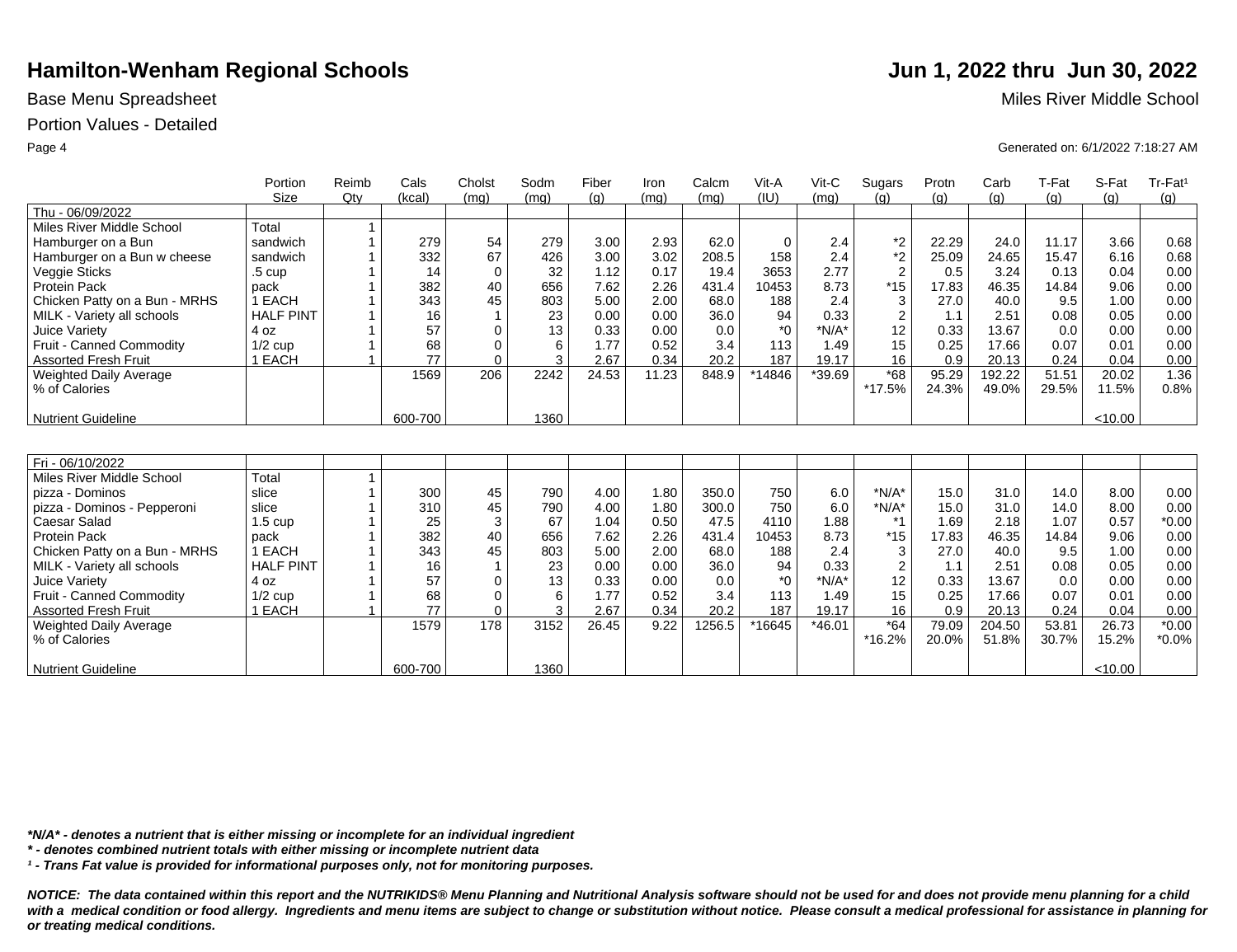## Portion Values - Detailed

|                               | Portion          | Reimb | Cals    | Cholst      | Sodm            | Fiber   | Iron    | Calcm   | Vit-A        | Vit-C    | Sugars                  | Protn   | Carb    | T-Fat   | S-Fat   | Tr-Fat <sup>1</sup> |
|-------------------------------|------------------|-------|---------|-------------|-----------------|---------|---------|---------|--------------|----------|-------------------------|---------|---------|---------|---------|---------------------|
|                               | Size             | Qtv   | (kcal)  | (mq)        | (mq)            | (q)     | (mg)    | (mq)    | (IU)         | (mq)     | (q)                     | (q)     | (q)     | (q)     | (q)     | (q)                 |
| Mon - 06/13/2022              |                  |       |         |             |                 |         |         |         |              |          |                         |         |         |         |         |                     |
| Miles River Middle School     | Total            |       |         |             |                 |         |         |         |              |          |                         |         |         |         |         |                     |
| Mozzarella Sticks - Rich's    | 3 pieces         |       | 240     | 20          | 280             | 2.00    | $*N/A*$ | $*N/A*$ | $*N/A*$      | $*N/A*$  | $\mathbf{1}$            | 11.0    | 22.0    | 12.0    | 4.50    | 0.00                |
| Marinara Cup - Red Gold       | 1 cup            |       | 40      | $\Omega$    | 200             | 2.00    | 0.00    | 20.0    | $*N/A*$      | $*N/A*$  | $\overline{4}$          | 1.0     | 7.0     | 1.0     | 0.00    | 0.00                |
| <b>Protein Pack</b>           | pack             |       | 382     | 40          | 656             | 7.62    | 2.26    | 431.4   | 10453        | 8.73     | $*15$                   | 17.83   | 46.35   | 14.84   | 9.06    | 0.00                |
| Chicken Patty on a Bun - MRHS | 1 EACH           |       | 343     | 45          | 803             | 5.00    | 2.00    | 68.0    | 188          | 2.4      | 3                       | 27.0    | 40.0    | 9.5     | 1.00    | 0.00                |
| MILK - Variety all schools    | <b>HALF PINT</b> |       | 16      |             | 23              | 0.00    | 0.00    | 36.0    | 94           | 0.33     | $\sqrt{2}$              | 1.1     | 2.51    | 0.08    | 0.05    | 0.00                |
| Juice Variety                 | 4 oz             |       | 57      | $\Omega$    | 13              | 0.33    | 0.00    | 0.0     | $*$ $\Omega$ | $*N/A*$  | 12                      | 0.33    | 13.67   | 0.0     | 0.00    | 0.00                |
| Fruit - Canned Commodity      | $1/2$ cup        |       | 68      | $\mathbf 0$ | 6               | 1.77    | 0.52    | 3.4     | 113          | 1.49     | 15                      | 0.25    | 17.66   | 0.07    | 0.01    | 0.00                |
| <b>Assorted Fresh Fruit</b>   | 1 EACH           |       | 77      | $\Omega$    | 3               | 2.67    | 0.34    | 20.2    | 187          | 19.17    | 16                      | 0.9     | 20.13   | 0.24    | 0.04    | 0.00                |
| <b>Weighted Daily Average</b> |                  |       | 1224    | 106         | 1985            | 21.41   | $*5.12$ | *579.0  | *11035       | $*32.13$ | $*68$                   | 59.41   | 169.32  | 37.74   | 14.66   | 0.00                |
| % of Calories                 |                  |       |         |             |                 |         |         |         |              |          | *22.3%                  | 19.4%   | 55.3%   | 27.8%   | 10.8%   | 0.0%                |
|                               |                  |       |         |             |                 |         |         |         |              |          |                         |         |         |         |         |                     |
| Nutrient Guideline            |                  |       | 600-700 |             | 1360            |         |         |         |              |          |                         |         |         |         | < 10.00 |                     |
|                               |                  |       |         |             |                 |         |         |         |              |          |                         |         |         |         |         |                     |
|                               |                  |       |         |             |                 |         |         |         |              |          |                         |         |         |         |         |                     |
| Tue - 06/14/2022              |                  |       |         |             |                 |         |         |         |              |          |                         |         |         |         |         |                     |
| Miles River Middle School     | Total            |       |         |             |                 |         |         |         |              |          |                         |         |         |         |         |                     |
| <b>Breakfast Mashup</b>       | pouch            |       | $*N/A*$ | $*N/A*$     | $*N/A*$         | $*N/A*$ | $*N/A*$ | $*N/A*$ | $*N/A*$      | $*N/A*$  | $*N/A*$                 | $*N/A*$ | $*N/A*$ | $*N/A*$ | $*N/A*$ | $*N/A*$             |
| Hash Brown Patty              | piece            |       | 120     | $\mathbf 0$ | 180             | 1.00    | $*N/A*$ | $*N/A*$ | $*N/A*$      | $*N/A*$  | 0                       | 1.0     | 15.0    | 6.0     | 0.00    | 0.00                |
| <b>Omelet Cheese</b>          | 1 omelet         |       | 120     | 165         | 300             | 0.00    | $*N/A*$ | $*N/A*$ | $*N/A*$      | $*N/A*$  | $\mathbf 0$             | 7.0     | 1.0     | 10.0    | 3.50    | 0.00                |
| <b>Protein Pack</b>           | pack             |       | 382     | 40          | 656             | 7.62    | 2.26    | 431.4   | 10453        | 8.73     | $*15$                   | 17.83   | 46.35   | 14.84   | 9.06    | 0.00                |
| Chicken Patty on a Bun - MRHS | 1 EACH           |       | 343     | 45          | 803             | 5.00    | 2.00    | 68.0    | 188          | 2.4      | 3                       | 27.0    | 40.0    | 9.5     | 1.00    | 0.00                |
| MILK - Variety all schools    | <b>HALF PINT</b> |       | 16      |             | 23              | 0.00    | 0.00    | 36.0    | 94           | 0.33     | $\overline{\mathbf{c}}$ | 1.1     | 2.51    | 0.08    | 0.05    | 0.00                |
| Juice Variety                 | 4 oz             |       | 57      | $\Omega$    | 13              | 0.33    | 0.00    | 0.0     | $*$ $\Omega$ | $*N/A*$  | 12                      | 0.33    | 13.67   | 0.0     | 0.00    | 0.00                |
| Fruit - Canned Commodity      | $1/2$ cup        |       | 68      | $\Omega$    | $6\phantom{1}6$ | 1.77    | 0.52    | 3.4     | 113          | 1.49     | 15                      | 0.25    | 17.66   | 0.07    | 0.01    | 0.00                |
| <b>Assorted Fresh Fruit</b>   | 1 EACH           |       | 77      | $\Omega$    | 3               | 2.67    | 0.34    | 20.2    | 187          | 19.17    | 16                      | 0.9     | 20.13   | 0.24    | 0.04    | 0.00                |
| <b>Weighted Daily Average</b> |                  |       | 1184    | 251         | 1985            | 18.41   | $*5.12$ | *559.0  | *11035       | $*32.13$ | $*63$                   | 55.41   | 156.32  | 40.74   | 13.66   | 0.00                |
| % of Calories                 |                  |       |         |             |                 |         |         |         |              |          | $*21.4%$                | 18.7%   | 52.8%   | 31.0%   | 10.4%   | 0.0%                |
|                               |                  |       |         |             |                 |         |         |         |              |          |                         |         |         |         |         |                     |
| Nutrient Guideline            |                  |       | 600-700 |             | 1360            |         |         |         |              |          |                         |         |         |         | < 10.00 |                     |

*\*N/A\* - denotes a nutrient that is either missing or incomplete for an individual ingredient*

*\* - denotes combined nutrient totals with either missing or incomplete nutrient data*

*¹ - Trans Fat value is provided for informational purposes only, not for monitoring purposes.*

*NOTICE: The data contained within this report and the NUTRIKIDS® Menu Planning and Nutritional Analysis software should not be used for and does not provide menu planning for a child*  with a medical condition or food allergy. Ingredients and menu items are subject to change or substitution without notice. Please consult a medical professional for assistance in planning for *or treating medical conditions.*

Base Menu Spreadsheet **Miles River Middle School** 

Page 5 Generated on: 6/1/2022 7:18:27 AM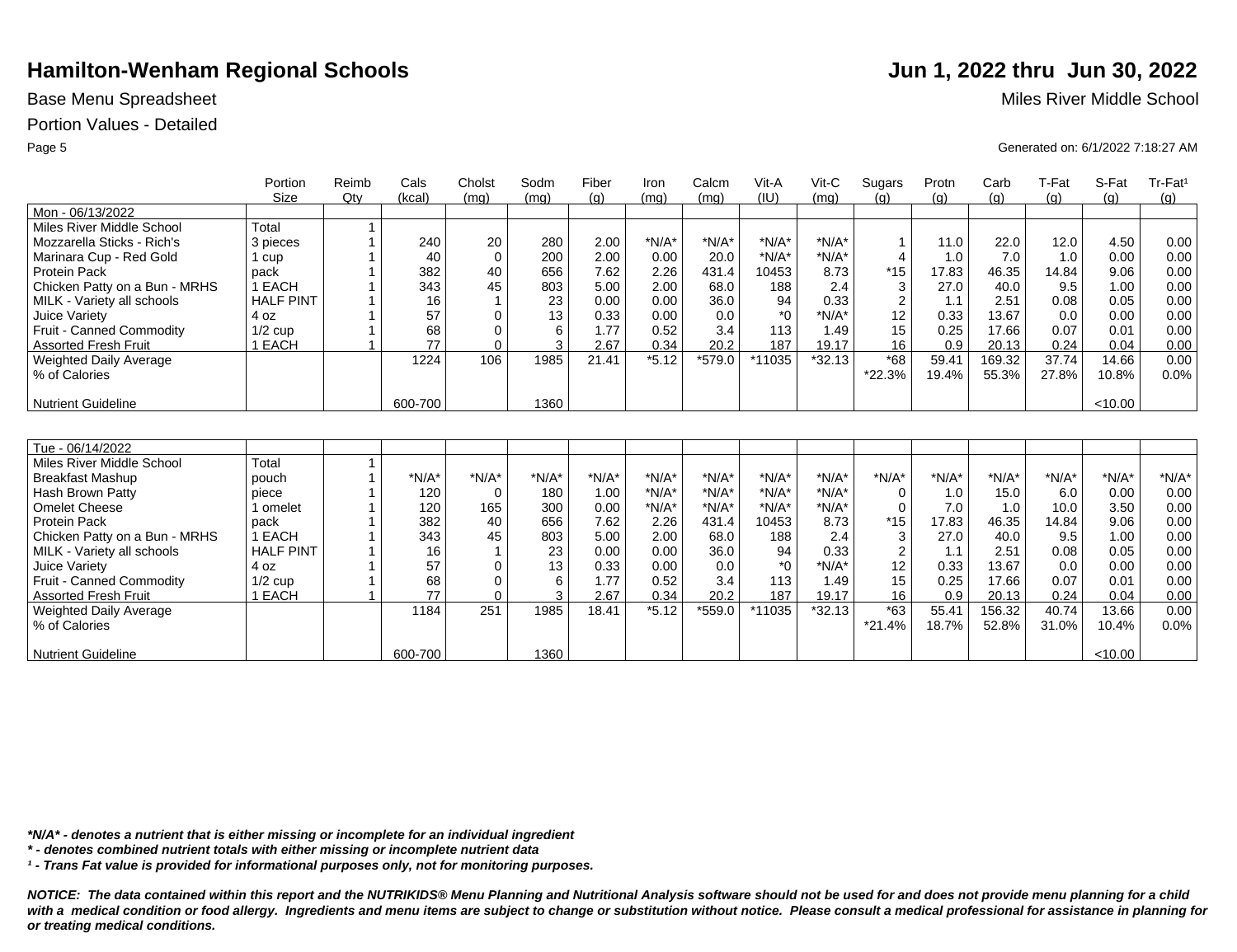## Portion Values - Detailed

|                               | Portion<br>Size  | Reimb<br>Qtv | Cals<br>(kcal) | Cholst<br>(mq) | Sodm<br>(mq) | Fiber<br>(q) | Iron<br>(mq) | Calcm<br>(mq) | Vit-A<br>(IU) | $V$ it-C<br>(mq) | Sugars<br>(q)             | Protn<br>(g) | Carb<br>(g) | T-Fat<br>(q) | S-Fat<br>(g) | Tr-Fat <sup>1</sup><br>(g) |
|-------------------------------|------------------|--------------|----------------|----------------|--------------|--------------|--------------|---------------|---------------|------------------|---------------------------|--------------|-------------|--------------|--------------|----------------------------|
| Wed - 06/15/2022              |                  |              |                |                |              |              |              |               |               |                  |                           |              |             |              |              |                            |
| Miles River Middle School     | Total            |              |                |                |              |              |              |               |               |                  |                           |              |             |              |              |                            |
| Popcorn Chicken (Tyson)       | 12 pieces        |              | 230            | 20             | 350          | 3.00         | $*N/A*$      | $*N/A*$       | $*N/A*$       | $*N/A*$          |                           | 14.0         | 14.0        | 13.0         | 2.50         | 0.00                       |
| <b>Mashed Potatoes</b>        | $1/2$ cup        |              | 63             | $\Omega$       | 243          | 0.78         | 0.28         | 15.7          | $\Omega$      | 2.82             | $*N/A*$                   | 1.57         | 13.3        | 0.78         | 0.00         | 0.00                       |
| <b>Protein Pack</b>           | pack             |              | 382            | 40             | 656          | 7.62         | 2.26         | 431.4         | 10453         | 8.73             | $*15$                     | 17.83        | 46.35       | 14.84        | 9.06         | 0.00                       |
| Chicken Patty on a Bun - MRHS | 1 EACH           |              | 343            | 45             | 803          | 5.00         | 2.00         | 68.0          | 188           | 2.4              | $\ensuremath{\mathsf{3}}$ | 27.0         | 40.0        | 9.5          | 1.00         | 0.00                       |
| MILK - Variety all schools    | <b>HALF PINT</b> |              | 16             |                | 23           | 0.00         | 0.00         | 36.0          | 94            | 0.33             | $\sqrt{2}$                | 1.1          | 2.51        | 0.08         | 0.05         | 0.00                       |
| Juice Variety                 | 4 oz             |              | 57             | $\Omega$       | 13           | 0.33         | 0.00         | 0.0           | $*$ $\Omega$  | $*N/A*$          | 12                        | 0.33         | 13.67       | 0.0          | 0.00         | 0.00                       |
| Fruit - Canned Commodity      | $1/2$ cup        |              | 68             | $\Omega$       | 6            | 1.77         | 0.52         | 3.4           | 113           | 1.49             | 15                        | 0.25         | 17.66       | 0.07         | 0.01         | 0.00                       |
| <b>Assorted Fresh Fruit</b>   | 1 EACH           |              | 77             | $\Omega$       | 3            | 2.67         | 0.34         | 20.2          | 187           | 19.17            | 16                        | 0.9          | 20.13       | 0.24         | 0.04         | 0.00                       |
| <b>Weighted Daily Average</b> |                  |              | 1236           | 106            | 2098         | 21.19        | $*5.40$      | $*574.7$      | *11035        | $*34.94$         | $*64$                     | 62.97        | 167.63      | 38.52        | 12.66        | 0.00                       |
| % of Calories                 |                  |              |                |                |              |              |              |               |               |                  | *20.8%                    | 20.4%        | 54.2%       | 28.0%        | 9.2%         | 0.0%                       |
|                               |                  |              |                |                |              |              |              |               |               |                  |                           |              |             |              |              |                            |
| <b>Nutrient Guideline</b>     |                  |              | 600-700        |                | 1360         |              |              |               |               |                  |                           |              |             |              | < 10.00      |                            |
|                               |                  |              |                |                |              |              |              |               |               |                  |                           |              |             |              |              |                            |
| Thu - 06/16/2022              |                  |              |                |                |              |              |              |               |               |                  |                           |              |             |              |              |                            |
| Miles River Middle School     | Total            |              |                |                |              |              |              |               |               |                  |                           |              |             |              |              |                            |
| Manager's Special             |                  |              | $\Omega$       | 0              | $\mathbf 0$  | 0.00         | 0.00         | 0.0           | $\Omega$      | 0.0              | $\mathbf 0$               | 0.0          | 0.0         | 0.0          | 0.00         | 0.00                       |
| Protein Pack                  | pack             |              | 382            | 40             | 656          | 7.62         | 2.26         | 431.4         | 10453         | 8.73             | $*15$                     | 17.83        | 46.35       | 14.84        | 9.06         | 0.00                       |
| Chicken Patty on a Bun - MRHS | 1 EACH           |              | 343            | 45             | 803          | 5.00         | 2.00         | 68.0          | 188           | 2.4              | 3                         | 27.0         | 40.0        | 9.5          | 1.00         | 0.00                       |
| MILK - Variety all schools    | <b>HALF PINT</b> |              | 16             |                | 23           | 0.00         | 0.00         | 36.0          | 94            | 0.33             | $\overline{2}$            | 1.1          | 2.51        | 0.08         | 0.05         | 0.00                       |
| Juice Variety                 | 4 oz             |              | 57             | $\Omega$       | 13           | 0.33         | 0.00         | 0.0           | $^*0$         | $*N/A*$          | 12                        | 0.33         | 13.67       | 0.0          | 0.00         | 0.00                       |
| Fruit - Canned Commodity      | $1/2$ cup        |              | 68             | $\Omega$       | 6            | 1.77         | 0.52         | 3.4           | 113           | 1.49             | 15                        | 0.25         | 17.66       | 0.07         | 0.01         | 0.00                       |
| <b>Assorted Fresh Fruit</b>   | 1 EACH           |              | 77             | $\Omega$       | 3            | 2.67         | 0.34         | 20.2          | 187           | 19.17            | 16                        | 0.9          | 20.13       | 0.24         | 0.04         | 0.00                       |
| Weighted Daily Average        |                  |              | 944            | 86             | 1505         | 17.41        | 5.12         | 559.0         | *11035        | $*32.13$         | $*63$                     | 47.41        | 140.32      | 24.74        | 10.16        | 0.00                       |
| % of Calories                 |                  |              |                |                |              |              |              |               |               |                  | *26.8%                    | 20.1%        | 59.5%       | 23.6%        | 9.7%         | 0.0%                       |
|                               |                  |              |                |                |              |              |              |               |               |                  |                           |              |             |              |              |                            |
| <b>Nutrient Guideline</b>     |                  |              | 600-700        |                | 1360         |              |              |               |               |                  |                           |              |             |              | < 10.00      |                            |

*\*N/A\* - denotes a nutrient that is either missing or incomplete for an individual ingredient*

*\* - denotes combined nutrient totals with either missing or incomplete nutrient data*

*¹ - Trans Fat value is provided for informational purposes only, not for monitoring purposes.*

*NOTICE: The data contained within this report and the NUTRIKIDS® Menu Planning and Nutritional Analysis software should not be used for and does not provide menu planning for a child*  with a medical condition or food allergy. Ingredients and menu items are subject to change or substitution without notice. Please consult a medical professional for assistance in planning for *or treating medical conditions.*

Base Menu Spreadsheet **Miles River Middle School** 

Page 6 Generated on: 6/1/2022 7:18:27 AM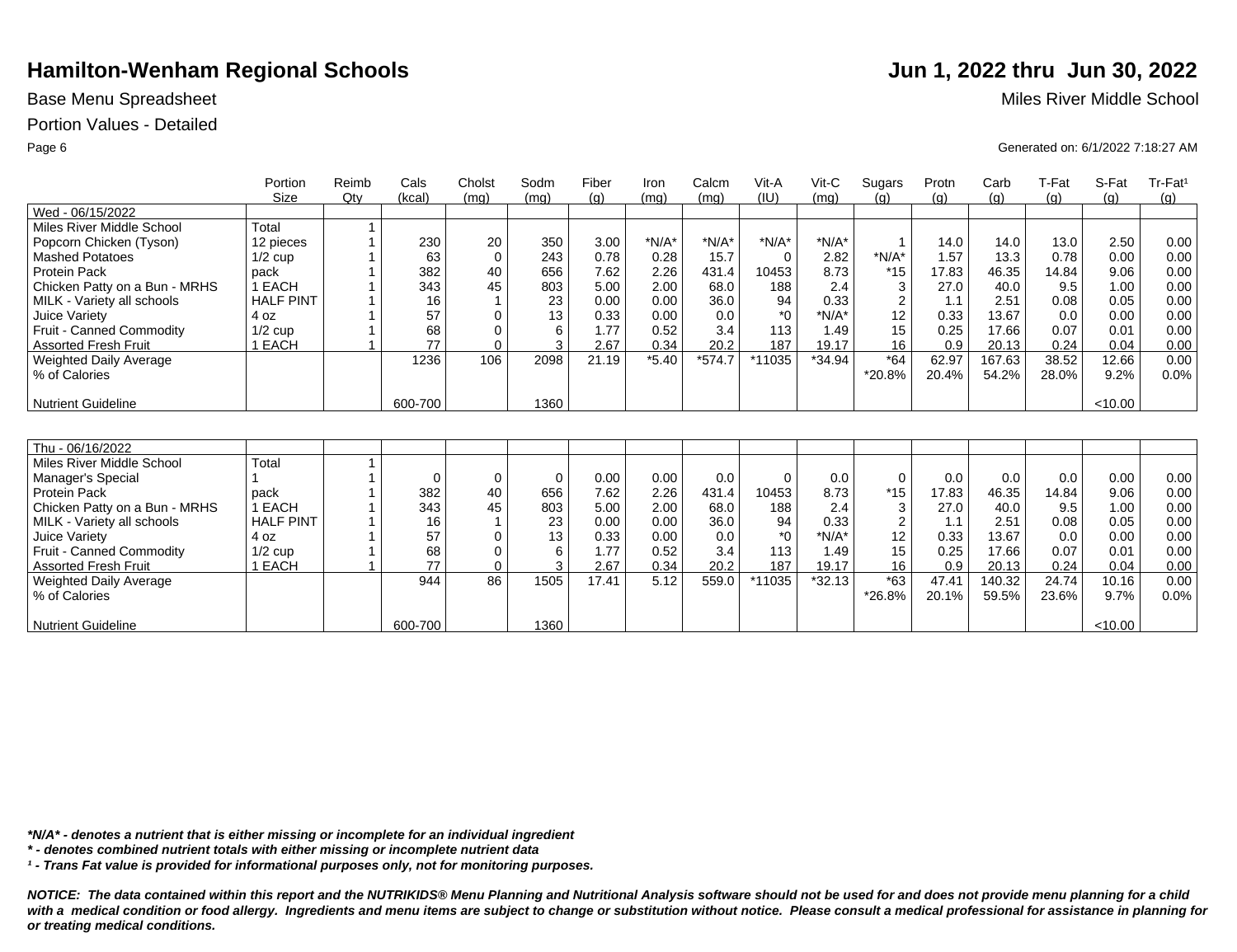## Portion Values - Detailed

|                               |                   | Reimb  | Cals    | Cholst         | Sodm | Fiber | Iron | Calcm  | Vit-A   | $V$ it-C | Sugars         | Protn | Carb   | T-Fat | S-Fat   | Tr-Fat <sup>1</sup> |
|-------------------------------|-------------------|--------|---------|----------------|------|-------|------|--------|---------|----------|----------------|-------|--------|-------|---------|---------------------|
|                               | Size              | $Q$ ty | (kcal)  | (mq)           | (mq) | (q)   | (mq) | (mq)   | (IU)    | (mq)     | (q)            | (q)   | (q)    | (q)   | (g)     | (q)                 |
| Fri - 06/17/2022              |                   |        |         |                |      |       |      |        |         |          |                |       |        |       |         |                     |
| Miles River Middle School     | Total             |        |         |                |      |       |      |        |         |          |                |       |        |       |         |                     |
| pizza - Dominos               | slice             |        | 300     | 45             | 790  | 4.00  | 1.80 | 350.0  | 750     | 6.0      | $*N/A*$        | 15.0  | 31.0   | 14.0  | 8.00    | 0.00                |
| pizza - Dominos - Pepperoni   | slice             |        | 310     | 45             | 790  | 4.00  | 1.80 | 300.0  | 750     | 6.0      | $*N/A*$        | 15.0  | 31.0   | 14.0  | 8.00    | 0.00                |
| Garden Salad                  | <b>1/2 CUP</b>    |        | 18      | $\mathbf 0$    | 24   | 1.36  | 0.56 | 25.6   | 4021    | 7.58     | $\overline{2}$ | 0.97  | 3.77   | 0.18  | 0.03    | 0.00                |
| <b>Protein Pack</b>           | pack              |        | 382     | 40             | 656  | 7.62  | 2.26 | 431.4  | 10453   | 8.73     | $*15$          | 17.83 | 46.35  | 14.84 | 9.06    | 0.00                |
| Chicken Patty on a Bun - MRHS | 1 EACH            |        | 343     | 45             | 803  | 5.00  | 2.00 | 68.0   | 188     | 2.4      | $\sqrt{3}$     | 27.0  | 40.0   | 9.5   | 1.00    | 0.00                |
| MILK - Variety all schools    | <b>HALF PINT</b>  |        | 16      | $\overline{1}$ | 23   | 0.00  | 0.00 | 36.0   | 94      | 0.33     | $\overline{2}$ | 1.1   | 2.51   | 0.08  | 0.05    | 0.00                |
| Juice Variety                 | 4 oz              |        | 57      | $\Omega$       | 13   | 0.33  | 0.00 | 0.0    | *Ω      | $*N/A*$  | 12             | 0.33  | 13.67  | 0.0   | 0.00    | 0.00                |
| Fruit - Canned Commodity      | $1/2$ cup         |        | 68      | $\mathbf 0$    | 6    | 1.77  | 0.52 | 3.4    | 113     | 1.49     | 15             | 0.25  | 17.66  | 0.07  | 0.01    | 0.00                |
| <b>Assorted Fresh Fruit</b>   | 1 EACH            |        | 77      | $\Omega$       | 3    | 2.67  | 0.34 | 20.2   | 187     | 19.17    | 16             | 0.9   | 20.13  | 0.24  | 0.04    | 0.00                |
| <b>Weighted Daily Average</b> |                   |        | 1572    | 176            | 3109 | 26.77 | 9.28 | 1234.6 | *16556  | $*51.71$ | $*65$          | 78.38 | 206.09 | 52.91 | 26.19   | 0.00                |
| % of Calories                 |                   |        |         |                |      |       |      |        |         |          | *16.6%         | 20.0% | 52.5%  | 30.3% | 15.0%   | 0.0%                |
| <b>Nutrient Guideline</b>     |                   |        | 600-700 |                | 1360 |       |      |        |         |          |                |       |        |       | < 10.00 |                     |
|                               |                   |        |         |                |      |       |      |        |         |          |                |       |        |       |         |                     |
| Tue - 06/21/2022              |                   |        |         |                |      |       |      |        |         |          |                |       |        |       |         |                     |
| Miles River Middle School     | Total             |        |         |                |      |       |      |        |         |          |                |       |        |       |         |                     |
| pizza - Dominos               | slice             |        | 300     | 45             | 790  | 4.00  | 1.80 | 350.0  | 750     | 6.0      | $*N/A*$        | 15.0  | 31.0   | 14.0  | 8.00    | 0.00                |
| pizza - Dominos - Pepperoni   | slice             |        | 310     | 45             | 790  | 4.00  | 1.80 | 300.0  | 750     | 6.0      | $*N/A*$        | 15.0  | 31.0   | 14.0  | 8.00    | 0.00                |
| Caesar Salad                  | $1.5 \text{ cup}$ |        | 25      | 3              | 67   | 1.04  | 0.50 | 47.5   | 4110    | 1.88     | $*_{1}$        | 1.69  | 2.18   | 1.07  | 0.57    | $*0.00$             |
| Protein Pack                  | pack              |        | 382     | 40             | 656  | 7.62  | 2.26 | 431.4  | 10453   | 8.73     | $*15$          | 17.83 | 46.35  | 14.84 | 9.06    | 0.00                |
| Chicken Patty on a Bun - MRHS | 1 EACH            |        | 343     | 45             | 803  | 5.00  | 2.00 | 68.0   | 188     | 2.4      | 3              | 27.0  | 40.0   | 9.5   | 1.00    | 0.00                |
| MILK - Variety all schools    | <b>HALF PINT</b>  |        | 16      | 1              | 23   | 0.00  | 0.00 | 36.0   | 94      | 0.33     | $\overline{2}$ | 1.1   | 2.51   | 0.08  | 0.05    | 0.00                |
| Juice Variety                 | 4 oz              |        | 57      | $\Omega$       | 13   | 0.33  | 0.00 | 0.0    | $*_{0}$ | $*N/A*$  | 12             | 0.33  | 13.67  | 0.0   | 0.00    | 0.00                |
| Fruit - Canned Commodity      | $1/2$ cup         |        | 68      | 0              | 6    | 1.77  | 0.52 | 3.4    | 113     | 1.49     | 15             | 0.25  | 17.66  | 0.07  | 0.01    | 0.00                |
| <b>Assorted Fresh Fruit</b>   | 1 EACH            |        | 77      | $\mathbf 0$    | 3    | 2.67  | 0.34 | 20.2   | 187     | 19.17    | 16             | 0.9   | 20.13  | 0.24  | 0.04    | 0.00                |
| <b>Weighted Daily Average</b> |                   |        | 1579    | 178            | 3152 | 26.45 | 9.22 | 1256.5 | *16645  | $*46.01$ | $*64$          | 79.09 | 204.50 | 53.81 | 26.73   | $*0.00$             |
| % of Calories                 |                   |        |         |                |      |       |      |        |         |          | $*16.2%$       | 20.0% | 51.8%  | 30.7% | 15.2%   | $*0.0\%$            |
| <b>Nutrient Guideline</b>     |                   |        | 600-700 |                | 1360 |       |      |        |         |          |                |       |        |       | < 10.00 |                     |
|                               |                   |        |         |                |      |       |      |        |         |          |                |       |        |       |         |                     |

| Weighted Average | 0.70<br>ے ات | $-0$<br>∣ວວ | <b>CNC</b><br>. د ۱ ۲ | 23.30 | $*7.30$ .<br>ى. | $*845.5$ | *12996 | $*AA$<br>$1.98^+$<br>$\overline{ }$ | $*67$             | 69.16 | 182.07    | 44.90 | 18.54 | $*0.10$       |
|------------------|--------------|-------------|-----------------------|-------|-----------------|----------|--------|-------------------------------------|-------------------|-------|-----------|-------|-------|---------------|
|                  |              |             |                       |       |                 |          |        |                                     | $30 - 70$<br>30.، | 20.2% | .10/<br>ີ | 29.4% | 12.2% | ነ 1%<br>,,,,u |

*\*N/A\* - denotes a nutrient that is either missing or incomplete for an individual ingredient*

*\* - denotes combined nutrient totals with either missing or incomplete nutrient data*

*¹ - Trans Fat value is provided for informational purposes only, not for monitoring purposes.*

*NOTICE: The data contained within this report and the NUTRIKIDS® Menu Planning and Nutritional Analysis software should not be used for and does not provide menu planning for a child*  with a medical condition or food allergy. Ingredients and menu items are subject to change or substitution without notice. Please consult a medical professional for assistance in planning for *or treating medical conditions.*

Base Menu Spreadsheet **Miles River Middle School** 

Page 7 Generated on: 6/1/2022 7:18:27 AM